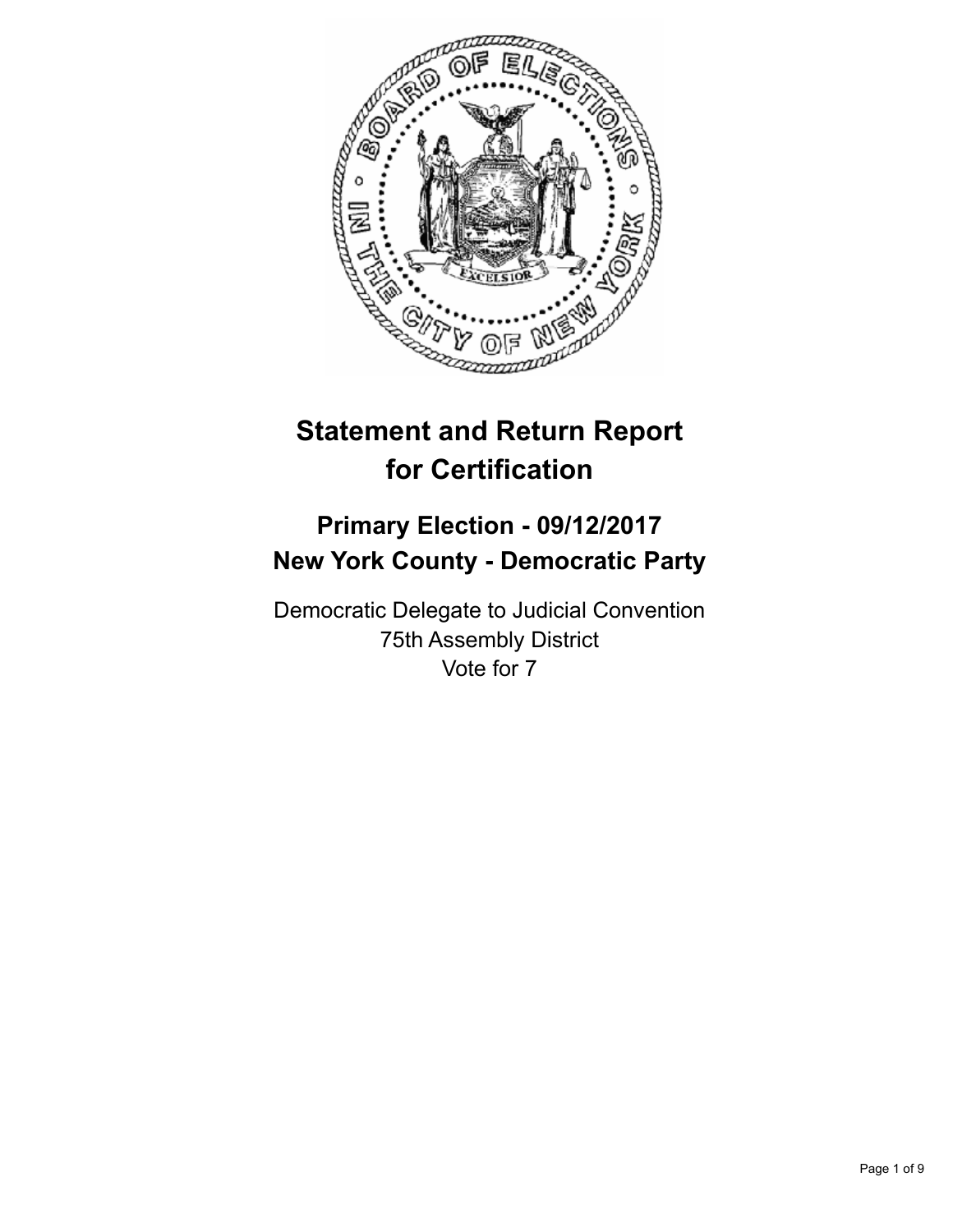

| <b>PUBLIC COUNTER</b>                                    | 9,021 |
|----------------------------------------------------------|-------|
| MANUALLY COUNTED EMERGENCY                               | 0     |
| <b>ABSENTEE / MILITARY</b>                               | 294   |
| <b>AFFIDAVIT</b>                                         | 52    |
| <b>Total Ballots</b>                                     | 9,367 |
| Less - Inapplicable Federal/Special Presidential Ballots | 0     |
| <b>Total Applicable Ballots</b>                          | 9,367 |
| <b>THOMAS DUANE</b>                                      | 5,382 |
| <b>JUDY L. RICHHEIMER</b>                                | 3,710 |
| <b>EVELYN SUAREZ</b>                                     | 4,391 |
| <b>MINDY ROSIER</b>                                      | 3,589 |
| ROBERTA C. GELB                                          | 3,720 |
| JOANNE A. SINOVOI                                        | 3,301 |
| <b>SUSANNE WASSON</b>                                    | 3,410 |
| EMILY J. GOODMAN                                         | 2,598 |
| RONNIE M. ELDRIDGE                                       | 2,251 |
| <b>SHERRIN HERSCH</b>                                    | 1,242 |
| LISA G. MEHOS                                            | 1,708 |
| <b>BARBARA ROSEN</b>                                     | 2,295 |
| LIBBY FRIEDMAN                                           | 1,988 |
| AMY E. COHEN                                             | 2,305 |
| ADITYA MUKERJEE (WRITE-IN)                               | 1     |
| ALAN LEBOWITZ (WRITE-IN)                                 | 1     |
| ALAN WEISSMAN (WRITE-IN)                                 | 1     |
| ALISON FRICK (WRITE-IN)                                  | 1     |
| ALLEN N. ROSKOFF (WRITE-IN)                              | 1     |
| AMANDA B. CAHN (WRITE-IN)                                | 1     |
| AMBASSADOR LONDO MOLARI (WRITE-IN)                       | 1     |
| AMY KALM (WRITE-IN)                                      | 1     |
| ANDREW G. CELLI JR. (WRITE-IN)                           | 1     |
| ARMAND WHITE (WRITE-IN)                                  | 1     |
| AUTHUR Z. SCHWARTZ (WRITE-IN)                            | 1     |
| BARBARA ROETLER (WRITE-IN)                               | 1     |
| BERNARD R. BLOCK (WRITE-IN)                              | 1     |
| <b>BONNIE GILLIS (WRITE-IN)</b>                          | 1     |
| BRIAN J JORDAN (WRITE-IN)                                | 1     |
| CARLINA RIVERA (WRITE-IN)                                | 3     |
| CARLY GETSEN (WRITE-IN)                                  | 1     |
| CAS HOLLOWAY (WRITE-IN)                                  | 1     |
| CHARLES C. CAHN (WRITE-IN)                               | 1     |
| CHRIS J. MARCHITELLO (WRITE-IN)                          | 1     |
| CHRIS LONG (WRITE-IN)                                    | 1     |
| CHRISTOPHER A. BROCK (WRITE-IN)                          | 1     |
| CHRISTOPHER LEONARD (WRITE-IN)                           | 1     |
| DANIEL CHIN (WRITE-IN)                                   | 1     |
| DANIEL LINEHAN (WRITE-IN)                                | 1     |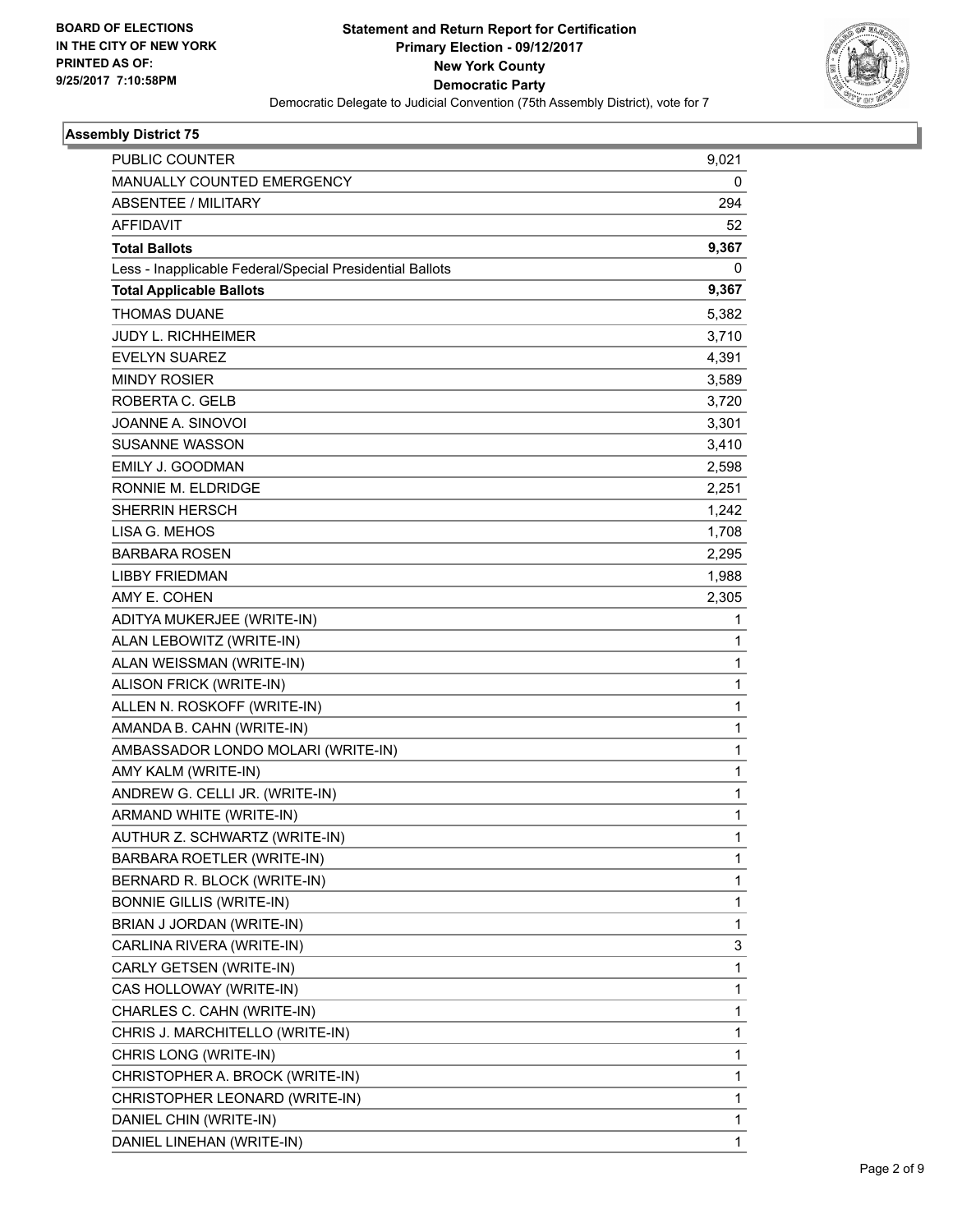

| DAVID BROOKS (WRITE-IN)              | 1 |
|--------------------------------------|---|
| DAVID EISENBACH (WRITE-IN)           | 1 |
| DAVID LEBOWITZ (WRITE-IN)            | 1 |
| DAVID MOHR (WRITE-IN)                | 1 |
| DENISSE FRANIL (WRITE-IN)            | 1 |
| DMITRI DERIK (WRITE-IN)              | 1 |
| ED SKYLER (WRITE-IN)                 | 1 |
| ELIOT SPITZER (WRITE-IN)             | 1 |
| ELIZABETH MAXMAN (WRITE-IN)          | 1 |
| ELIZABETH OLACIO (WRITE-IN)          | 1 |
| EUGENE BERARDI (WRITE-IN)            | 1 |
| GABRIEL K NICHOLS (WRITE-IN)         | 1 |
| <b>GABRIEL TURZO (WRITE-IN)</b>      | 1 |
| <b>GABRIELLE FONROUGE (WRITE-IN)</b> | 1 |
| <b>GERI GRANDE (WRITE-IN)</b>        | 1 |
| GWEN E. GOODWIN (WRITE-IN)           | 1 |
| HELEN ROSENTHAL (WRITE-IN)           | 1 |
| HELER ROSENTHAL (WRITE-IN)           | 1 |
| HERB MILLER (WRITE-IN)               | 1 |
| ILENE COHAN (WRITE-IN)               | 1 |
| JACOB KERN (WRITE-IN)                | 1 |
| JAMES BOND (WRITE-IN)                | 1 |
| JAMES F MCPARTLIN (WRITE-IN)         | 1 |
| JAMES MCMANUS (WRITE-IN)             | 1 |
| JEANNE KAZEL WILCKE (WRITE-IN)       | 1 |
| JENNIFER HOPPE (WRITE-IN)            | 1 |
| JEREMY STEINEMANN (WRITE-IN)         | 1 |
| JERRY RUSSO (WRITE-IN)               | 1 |
| JESSE CAMPOAMAR (WRITE-IN)           | 1 |
| <b>JIMMY MCMANUS (WRITE-IN)</b>      | 1 |
| JOEL MAXMAN (WRITE-IN)               | 1 |
| JOHN GRECO (WRITE-IN)                | 1 |
| JON SHOW (WRITE-IN)                  | 1 |
| JULIA DELL (WRITE-IN)                | 1 |
| KATHLEEN NIZZARI (WRITE-IN)          | 1 |
| L. TIMOTHY OBRIEN (WRITE-IN)         | 1 |
| LETITIA JAMES (WRITE-IN)             | 1 |
| LORA TENNENBAUM (WRITE-IN)           | 1 |
| LUCILLE OGNIBENE (WRITE-IN)          | 1 |
| LYNNE ROSENTHAL (WRITE-IN)           | 1 |
| MARC ROBINSON (WRITE-IN)             | 1 |
| MARGARET S. CHIN (WRITE-IN)          | 2 |
| MARIA CASTRO (WRITE-IN)              | 1 |
| MARISA E. REDANTY (WRITE-IN)         | 1 |
| MARISA REDANT (WRITE-IN)             | 1 |
| MARISA REDANTY (WRITE-IN)            | 1 |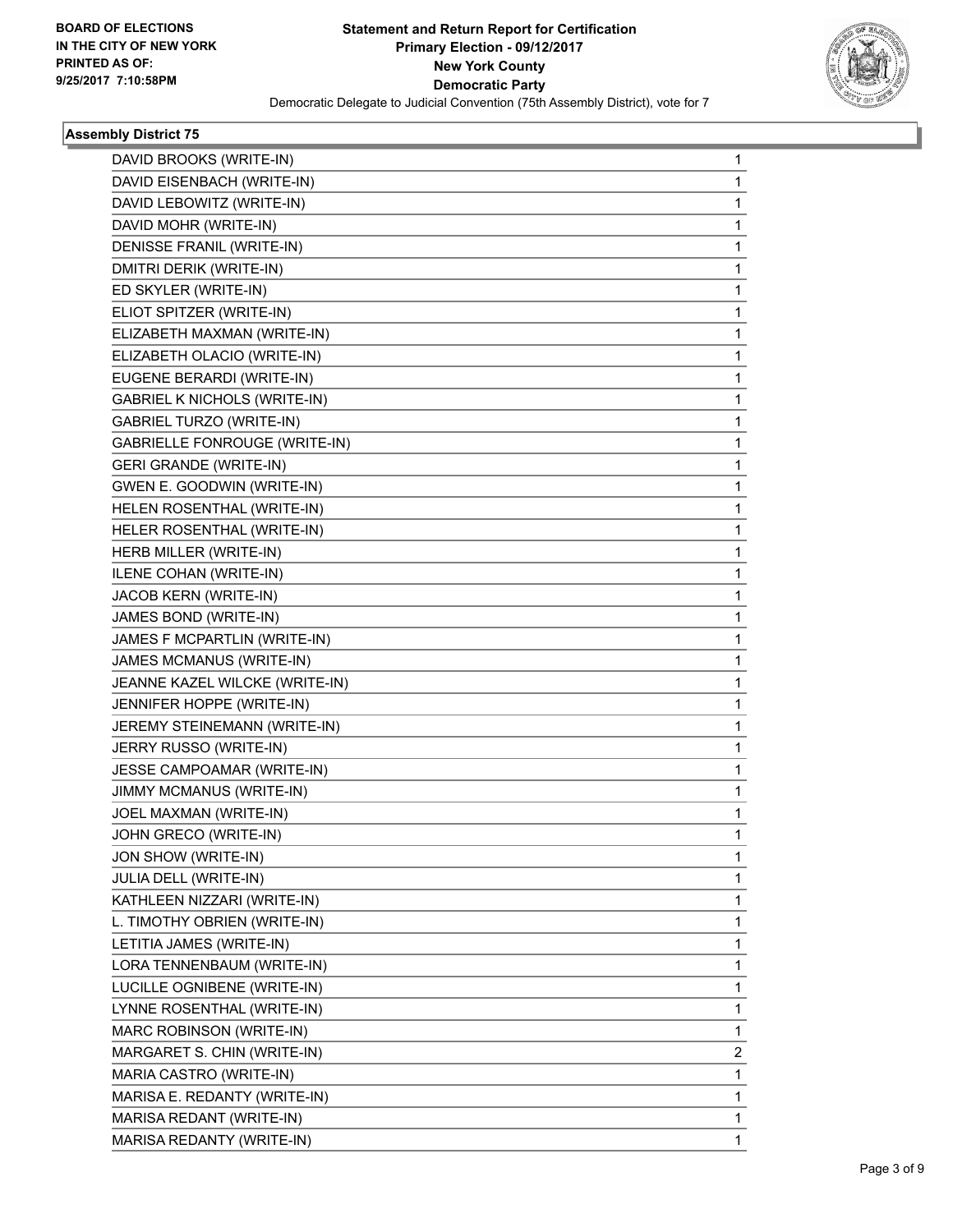

| MARTI SPERANZA (WRITE-IN)          | 2  |
|------------------------------------|----|
| MATTHEW LEBOWITZ (WRITE-IN)        | 1  |
| MATTHEW POE (WRITE-IN)             | 1  |
| MATTHEW STEIN (WRITE-IN)           | 1. |
| MICHAEL MEYERS (WRITE-IN)          | 1  |
| MICHAEL S. BASHNER (WRITE-IN)      | 1  |
| NADINE K. HOFFMAN (WRITE-IN)       | 1. |
| NAOMI SCHAEFER RILEY (WRITE-IN)    | 1  |
| NICOLE GELINAS (WRITE-IN)          | 1  |
| NORMA RAMIREZ (WRITE-IN)           | 1. |
| PATRICK DEFFENBAUGH (WRITE-IN)     | 1  |
| PAUL KRUGMAN (WRITE-IN)            | 1  |
| PHIL KELLY (WRITE-IN)              | 1. |
| RACHEL OBRIAN (WRITE-IN)           | 1  |
| REBECCA SCHWARTZ (WRITE-IN)        | 1  |
| RICHARD S. BASHNER (WRITE-IN)      | 1. |
| ROBERT DORSEY JR (WRITE-IN)        | 1  |
| ROBERT GANGI (WRITE-IN)            | 1  |
| RONNIE CHO (WRITE-IN)              | 1  |
| ROSIE MENEDEZ (WRITE-IN)           | 1  |
| ROY YACKULIC (WRITE-IN)            | 1  |
| RYAN VICTOR PIERCE (WRITE-IN)      | 1. |
| SADYE CAMPOAMOR (WRITE-IN)         | 1  |
| SAM BRICKFIELD (WRITE-IN)          | 1  |
| SAMER HINEDI (WRITE-IN)            | 1  |
| SANDY HECKER (WRITE-IN)            | 1  |
| SANDY HECKLER (WRITE-IN)           | 1  |
| SCOTT D. SANDERS (WRITE-IN)        | 1. |
| SCOTT FISHER (WRITE-IN)            | 1  |
| SCOTT STRINGER (WRITE-IN)          | 1  |
| SECILIA VEGA (WRITE-IN)            | 1  |
| SHEILA R. RULE (WRITE-IN)          | 1  |
| SHERRI MAXMAN (WRITE-IN)           | 1  |
| STEFON BYNES (WRITE-IN)            | 1. |
| THOMAS D. SHANAHAN (WRITE-IN)      | 1  |
| THOMAS L FRIEDMAN (WRITE-IN)       | 1  |
| THOMAS LOPEZ-PIERRE (WRITE-IN)     | 1. |
| TIMOTHY J. CAHN (WRITE-IN)         | 1  |
| TISH JAMES (WRITE-IN)              | 1  |
| TOM CAYLER (WRITE-IN)              | 1. |
| TOM GRECO (WRITE-IN)               | 1  |
| TOM SHANAHAN (WRITE-IN)            | 1  |
| UNATTRIBUTABLE WRITE-IN (WRITE-IN) | 16 |
| VALENTINA MORALES (WRITE-IN)       | 1  |
| <b>VEGAN GAINS (WRITE-IN)</b>      | 1  |
| WILLIAM BRAUNSCHNEIGER (WRITE-IN)  | 1  |
|                                    |    |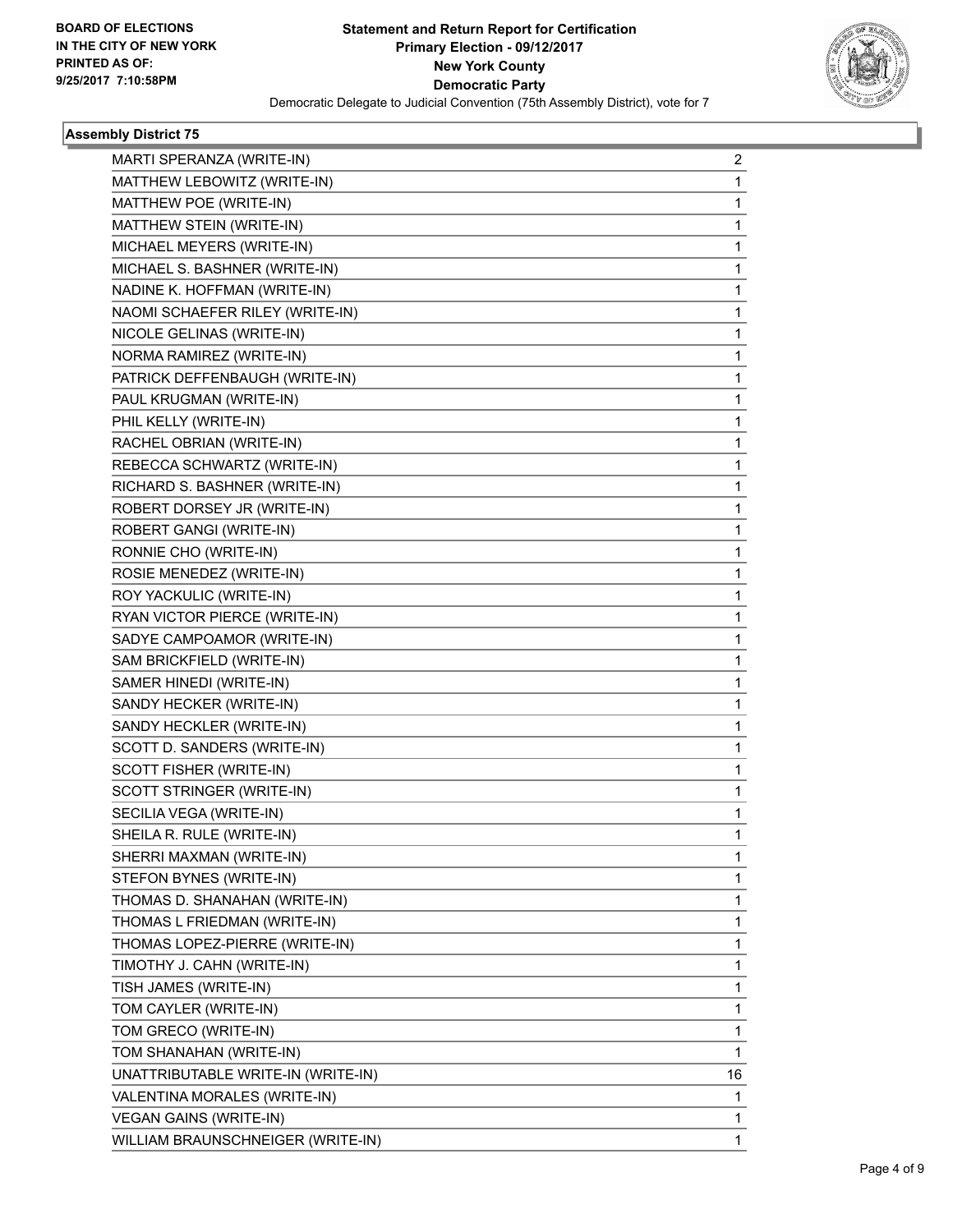

| YETTA KURLAND (WRITE-IN) |        |
|--------------------------|--------|
| <b>Total Votes</b>       | 42,02  |
| Unrecorded               | 23.542 |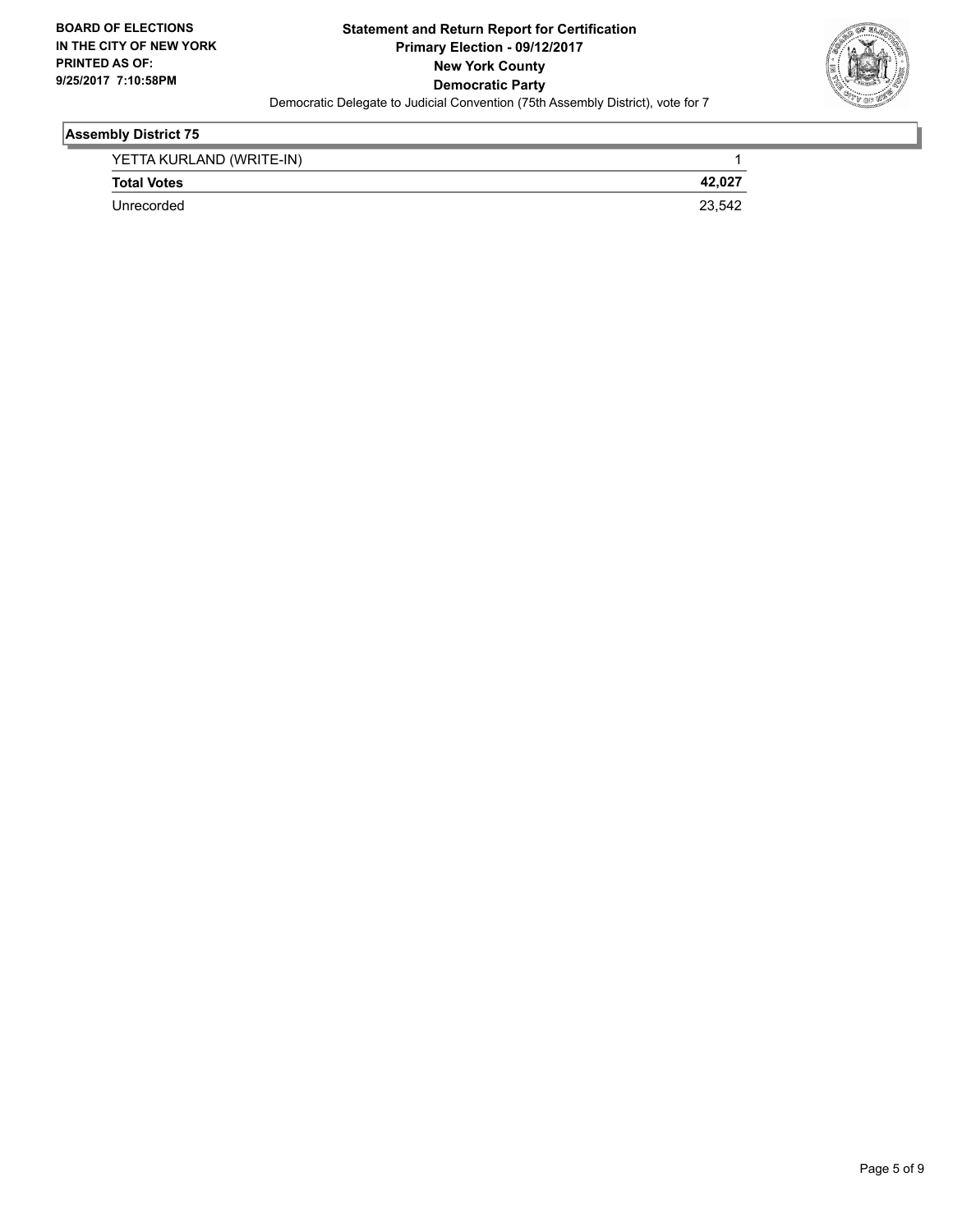

| <b>PUBLIC COUNTER</b>                                    | 9,021        |
|----------------------------------------------------------|--------------|
| MANUALLY COUNTED EMERGENCY                               | 0            |
| <b>ABSENTEE / MILITARY</b>                               | 294          |
| AFFIDAVIT                                                | 52           |
| <b>Total Ballots</b>                                     | 9,367        |
| Less - Inapplicable Federal/Special Presidential Ballots | 0            |
| <b>Total Applicable Ballots</b>                          | 9,367        |
| <b>THOMAS DUANE</b>                                      | 5,382        |
| <b>JUDY L. RICHHEIMER</b>                                | 3,710        |
| <b>EVELYN SUAREZ</b>                                     | 4,391        |
| <b>MINDY ROSIER</b>                                      | 3,589        |
| ROBERTA C. GELB                                          | 3,720        |
| JOANNE A. SINOVOI                                        | 3,301        |
| <b>SUSANNE WASSON</b>                                    | 3,410        |
| EMILY J. GOODMAN                                         | 2,598        |
| RONNIE M. ELDRIDGE                                       | 2,251        |
| <b>SHERRIN HERSCH</b>                                    | 1,242        |
| LISA G. MEHOS                                            | 1,708        |
| <b>BARBARA ROSEN</b>                                     | 2,295        |
| <b>LIBBY FRIEDMAN</b>                                    | 1,988        |
| AMY E. COHEN                                             | 2,305        |
| ADITYA MUKERJEE (WRITE-IN)                               | 1            |
| ALAN LEBOWITZ (WRITE-IN)                                 | 1            |
| ALAN WEISSMAN (WRITE-IN)                                 | 1            |
| ALISON FRICK (WRITE-IN)                                  | 1            |
| ALLEN N. ROSKOFF (WRITE-IN)                              | 1            |
| AMANDA B. CAHN (WRITE-IN)                                | 1            |
| AMBASSADOR LONDO MOLARI (WRITE-IN)                       | $\mathbf 1$  |
| AMY KALM (WRITE-IN)                                      | 1            |
| ANDREW G. CELLI JR. (WRITE-IN)                           | 1            |
| ARMAND WHITE (WRITE-IN)                                  | 1            |
| AUTHUR Z. SCHWARTZ (WRITE-IN)                            | $\mathbf{1}$ |
| BARBARA ROETLER (WRITE-IN)                               | 1            |
| BERNARD R. BLOCK (WRITE-IN)                              | 1            |
| <b>BONNIE GILLIS (WRITE-IN)</b>                          | 1            |
| BRIAN J JORDAN (WRITE-IN)                                | 1            |
| CARLINA RIVERA (WRITE-IN)                                | 3            |
| CARLY GETSEN (WRITE-IN)                                  | 1            |
| CAS HOLLOWAY (WRITE-IN)                                  | 1            |
| CHARLES C. CAHN (WRITE-IN)                               | 1            |
| CHRIS J. MARCHITELLO (WRITE-IN)                          | 1            |
| CHRIS LONG (WRITE-IN)                                    | 1            |
| CHRISTOPHER A. BROCK (WRITE-IN)                          | 1            |
| CHRISTOPHER LEONARD (WRITE-IN)                           | 1            |
| DANIEL CHIN (WRITE-IN)                                   | $\mathbf 1$  |
| DANIEL LINEHAN (WRITE-IN)                                | 1            |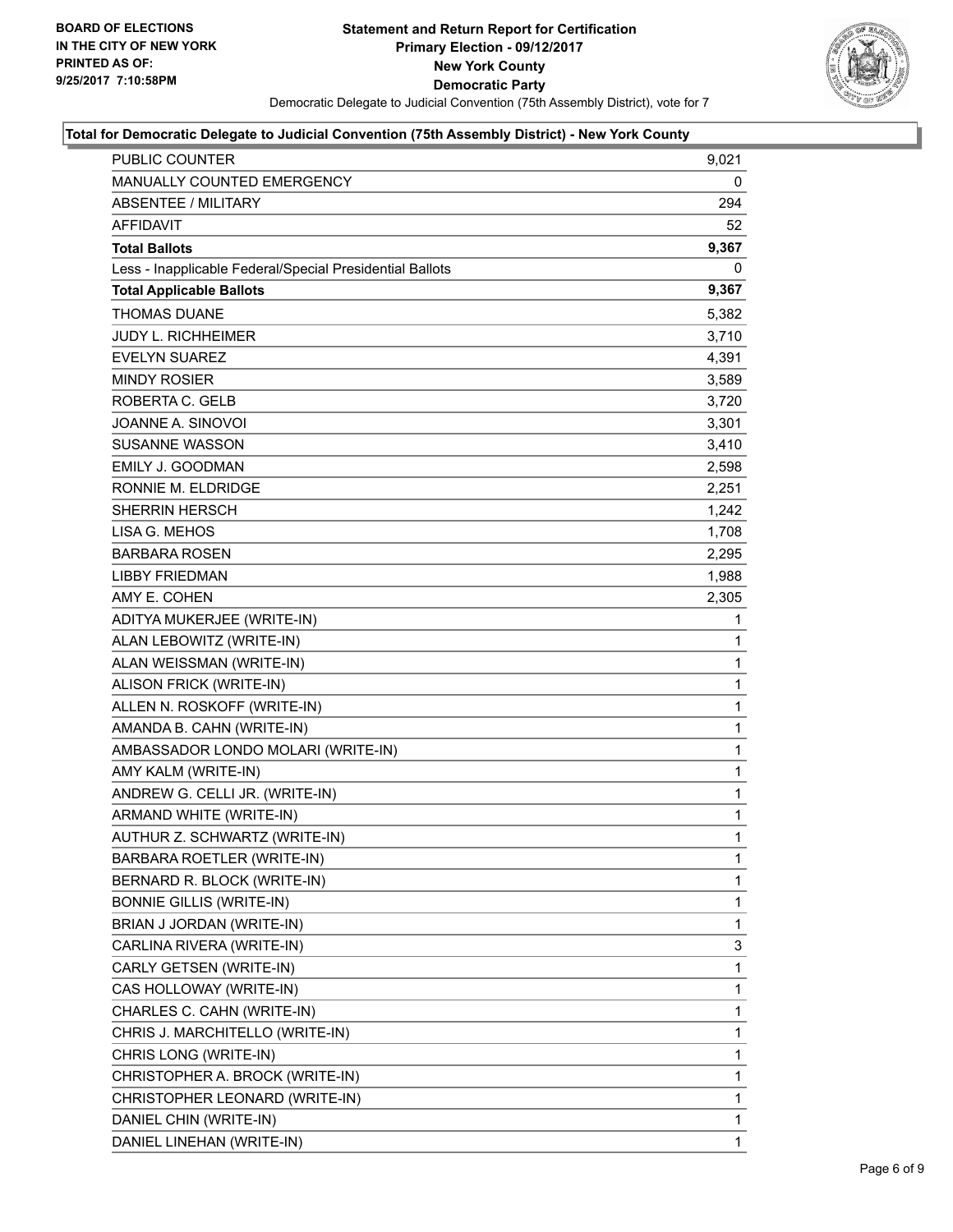

| DAVID BROOKS (WRITE-IN)              | 1              |
|--------------------------------------|----------------|
| DAVID EISENBACH (WRITE-IN)           | 1              |
| DAVID LEBOWITZ (WRITE-IN)            | 1              |
| DAVID MOHR (WRITE-IN)                | 1              |
| DENISSE FRANIL (WRITE-IN)            | 1              |
| DMITRI DERIK (WRITE-IN)              | 1              |
| ED SKYLER (WRITE-IN)                 | 1              |
| ELIOT SPITZER (WRITE-IN)             | 1              |
| ELIZABETH MAXMAN (WRITE-IN)          | 1              |
| ELIZABETH OLACIO (WRITE-IN)          | 1              |
| EUGENE BERARDI (WRITE-IN)            | 1              |
| <b>GABRIEL K NICHOLS (WRITE-IN)</b>  | 1              |
| <b>GABRIEL TURZO (WRITE-IN)</b>      | 1              |
| <b>GABRIELLE FONROUGE (WRITE-IN)</b> | 1              |
| <b>GERI GRANDE (WRITE-IN)</b>        | 1              |
| GWEN E. GOODWIN (WRITE-IN)           | 1              |
| HELEN ROSENTHAL (WRITE-IN)           | 1              |
| HELER ROSENTHAL (WRITE-IN)           | 1              |
| HERB MILLER (WRITE-IN)               | 1              |
| ILENE COHAN (WRITE-IN)               | 1              |
| JACOB KERN (WRITE-IN)                | 1              |
| JAMES BOND (WRITE-IN)                | 1              |
| JAMES F MCPARTLIN (WRITE-IN)         | 1              |
| JAMES MCMANUS (WRITE-IN)             | 1              |
| JEANNE KAZEL WILCKE (WRITE-IN)       | 1              |
| JENNIFER HOPPE (WRITE-IN)            | 1              |
| JEREMY STEINEMANN (WRITE-IN)         | 1              |
| JERRY RUSSO (WRITE-IN)               | 1              |
| JESSE CAMPOAMAR (WRITE-IN)           | 1              |
| JIMMY MCMANUS (WRITE-IN)             | 1              |
| JOEL MAXMAN (WRITE-IN)               | 1              |
| JOHN GRECO (WRITE-IN)                | 1              |
| JON SHOW (WRITE-IN)                  | 1              |
| <b>JULIA DELL (WRITE-IN)</b>         | 1              |
| KATHLEEN NIZZARI (WRITE-IN)          | 1              |
| L. TIMOTHY OBRIEN (WRITE-IN)         | 1              |
| LETITIA JAMES (WRITE-IN)             | 1              |
| LORA TENNENBAUM (WRITE-IN)           | 1              |
| LUCILLE OGNIBENE (WRITE-IN)          | 1              |
| LYNNE ROSENTHAL (WRITE-IN)           | 1              |
| MARC ROBINSON (WRITE-IN)             | 1              |
| MARGARET S. CHIN (WRITE-IN)          | $\overline{2}$ |
| MARIA CASTRO (WRITE-IN)              | 1              |
| MARISA E. REDANTY (WRITE-IN)         | 1              |
| MARISA REDANT (WRITE-IN)             | 1              |
| MARISA REDANTY (WRITE-IN)            | 1              |
|                                      |                |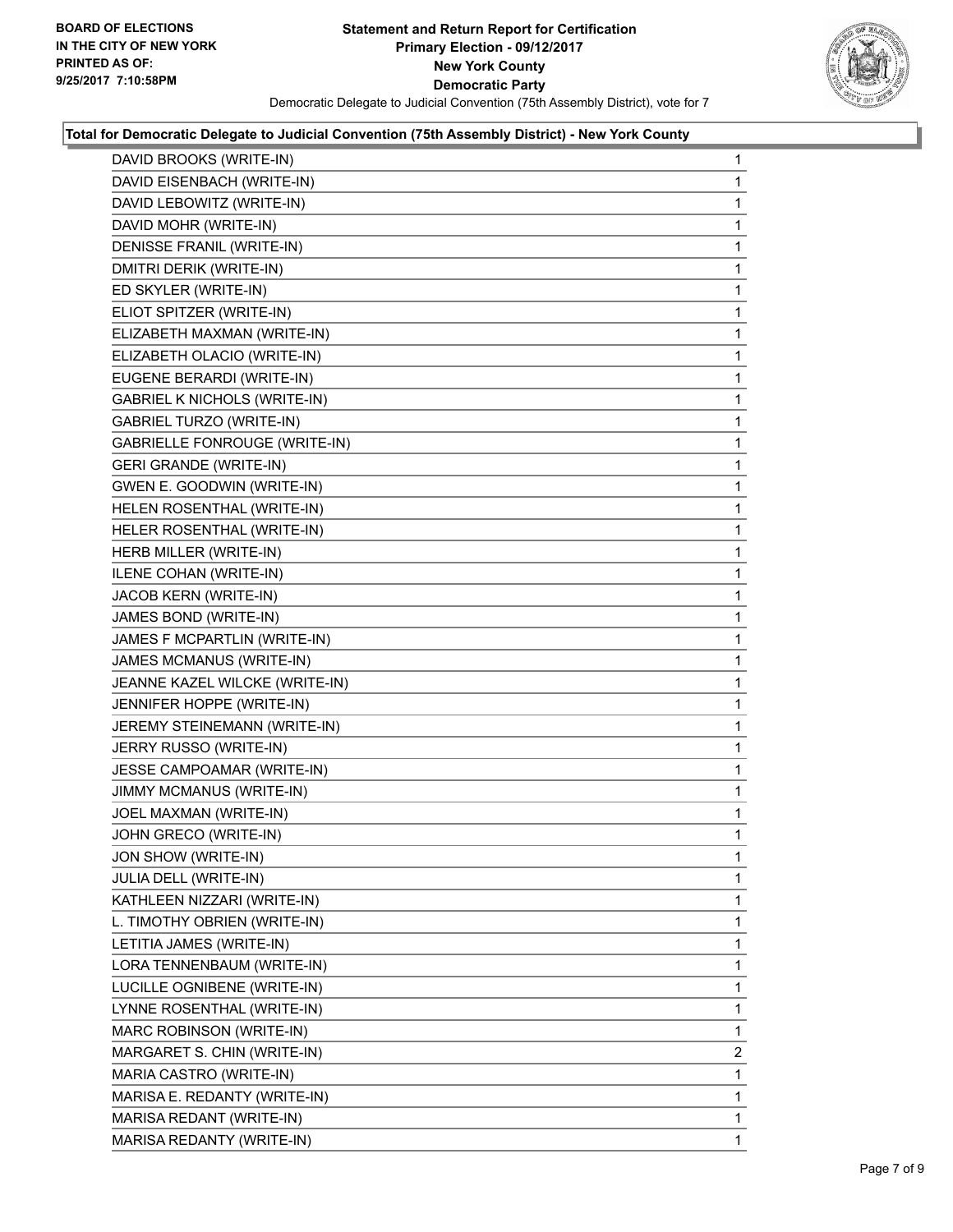

| MARTI SPERANZA (WRITE-IN)          | $\mathbf{2}$ |
|------------------------------------|--------------|
| MATTHEW LEBOWITZ (WRITE-IN)        | 1            |
| MATTHEW POE (WRITE-IN)             | 1            |
| MATTHEW STEIN (WRITE-IN)           | 1            |
| MICHAEL MEYERS (WRITE-IN)          | 1            |
| MICHAEL S. BASHNER (WRITE-IN)      | 1            |
| NADINE K. HOFFMAN (WRITE-IN)       | 1            |
| NAOMI SCHAEFER RILEY (WRITE-IN)    | 1            |
| NICOLE GELINAS (WRITE-IN)          | 1            |
| NORMA RAMIREZ (WRITE-IN)           | 1            |
| PATRICK DEFFENBAUGH (WRITE-IN)     | 1            |
| PAUL KRUGMAN (WRITE-IN)            | 1            |
| PHIL KELLY (WRITE-IN)              | 1            |
| RACHEL OBRIAN (WRITE-IN)           | 1            |
| REBECCA SCHWARTZ (WRITE-IN)        | 1            |
| RICHARD S. BASHNER (WRITE-IN)      | 1            |
| ROBERT DORSEY JR (WRITE-IN)        | 1            |
| ROBERT GANGI (WRITE-IN)            | 1            |
| RONNIE CHO (WRITE-IN)              | 1            |
| ROSIE MENEDEZ (WRITE-IN)           | 1            |
| ROY YACKULIC (WRITE-IN)            | 1            |
| RYAN VICTOR PIERCE (WRITE-IN)      | 1            |
| SADYE CAMPOAMOR (WRITE-IN)         | 1            |
| SAM BRICKFIELD (WRITE-IN)          | 1            |
| SAMER HINEDI (WRITE-IN)            | 1            |
| SANDY HECKER (WRITE-IN)            | 1            |
| SANDY HECKLER (WRITE-IN)           | 1            |
| SCOTT D. SANDERS (WRITE-IN)        | 1            |
| SCOTT FISHER (WRITE-IN)            | 1            |
| SCOTT STRINGER (WRITE-IN)          | 1            |
| SECILIA VEGA (WRITE-IN)            | 1            |
| SHEILA R. RULE (WRITE-IN)          | 1            |
| SHERRI MAXMAN (WRITE-IN)           | 1            |
| STEFON BYNES (WRITE-IN)            | 1            |
| THOMAS D. SHANAHAN (WRITE-IN)      | 1            |
| THOMAS L FRIEDMAN (WRITE-IN)       | 1            |
| THOMAS LOPEZ-PIERRE (WRITE-IN)     | 1            |
| TIMOTHY J. CAHN (WRITE-IN)         | 1            |
| TISH JAMES (WRITE-IN)              | 1            |
| TOM CAYLER (WRITE-IN)              | 1            |
| TOM GRECO (WRITE-IN)               | 1            |
| TOM SHANAHAN (WRITE-IN)            | 1            |
| UNATTRIBUTABLE WRITE-IN (WRITE-IN) | 16           |
| VALENTINA MORALES (WRITE-IN)       | 1            |
| <b>VEGAN GAINS (WRITE-IN)</b>      | 1            |
| WILLIAM BRAUNSCHNEIGER (WRITE-IN)  | 1.           |
|                                    |              |